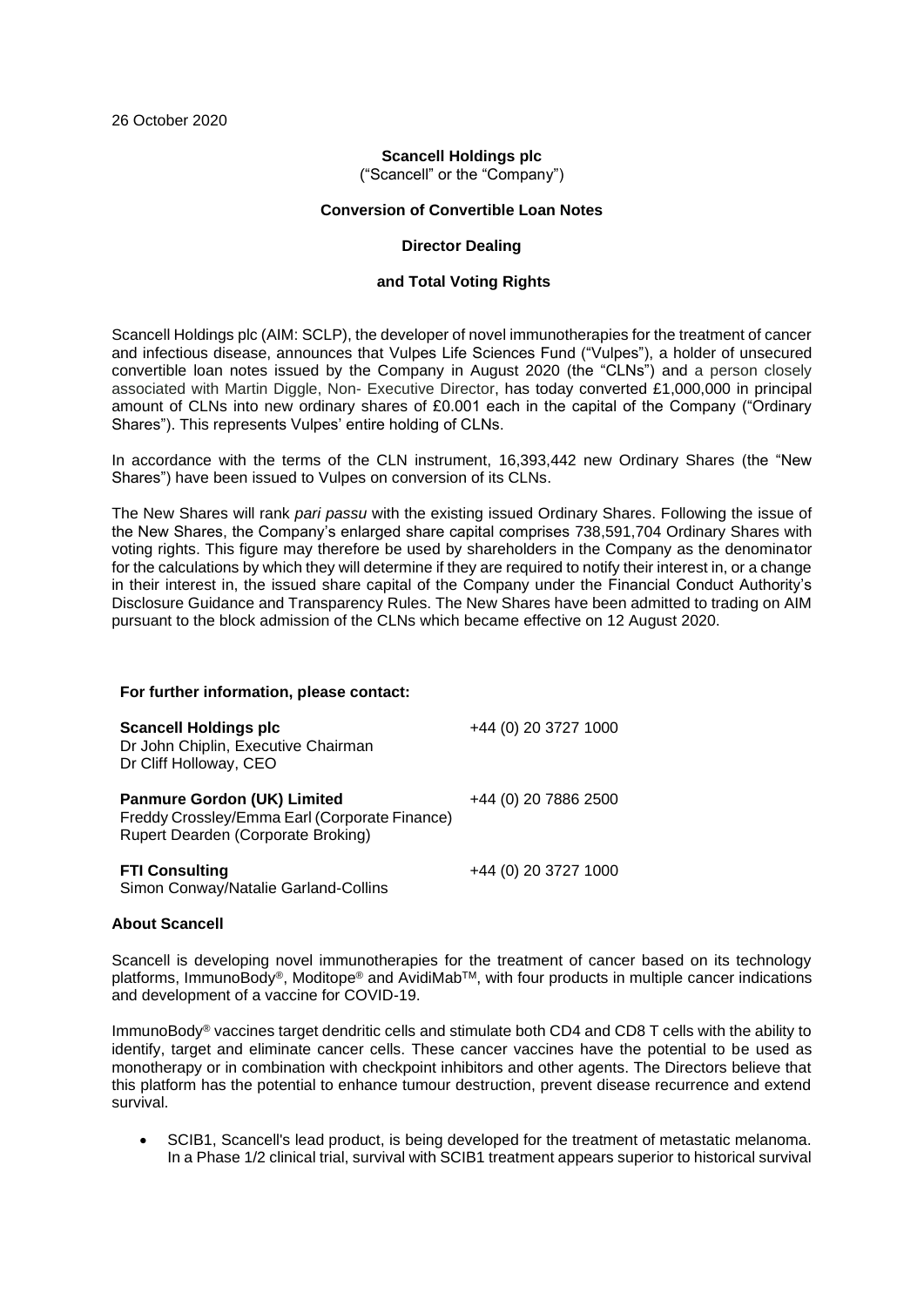rates, with 14 of 16 resected patients receiving 2-4 mg doses of SCIB1 surviving for more than five years (as reported in February 2018).

• SCIB2 is being developed for the treatment of non-small cell lung cancer and other solid tumours. Scancell has entered into a clinical development partnership with Cancer Research UK (CRUK) for SCIB2.

DNA vaccine against COVID-19: As research data emerges, it is becoming increasingly clear that the induction of potent and activated T cells may play a critical role in the development of long-term immunity and clearance of virus-infected cells. Initial research is underway and Scancell anticipates initiating a Phase 1 clinical trial known as COVIDITY during 2021.

Moditope® represents a completely new class of potent and selective immunotherapy agents based on stress-induced post-translational modifications (siPTM). Examples of such modifications are citrullination, an enzyme-based conversion of arginine to citrulline, and homocitrullination (or carbamylation), in which lysine residues are converted to homocitrulline. Expression of peptides containing these modifications have been demonstrated to induce potent CD4 cytotoxic T-cells to eliminate cancer. Previous pre-clinical studies have demonstrated that conjugation of these Moditope® peptides to Amplivant® enhances anti-tumour immune responses 10-100 fold and resulted in highly efficient tumour eradication, including protection against tumour recurrence.

• Modi-1 consists of two citrullinated vimentin peptides and one citrullinated enolase peptide each conjugated to Amplivant®. Vimentin and enolase peptides are highly expressed in triple negative breast, ovarian, head and neck, and renal cancer, as well as many other cancers. The Company continues to progress the Modi-1 Phase 1/2 clinical trial for regulatory submission to start the planned clinical study in the UK in the first half of 2021.

AvidiMab™ has broad potential to increase the avidity or potency of any therapeutic monoclonal antibody (mAb) including those being developed for autoimmune diseases, as well as cancer. Scancell's development pipeline includes mAbs against specific tumour-associated glycans (TaGs) with superior affinity and selectivity profiles, that have now been further engineered using the Company's AvidiMab™ technology; this confers the Scancell anti-TaG mAbs with the ability to directly kill tumour cells. The Company has entered into three non-exclusive research agreements with leading antibody technology companies to evaluate the Company's anti-TaG mAbs including those enhanced with the AvidiMab™ technology.

# **NOTIFICATION AND PUBLIC DISCLOSURE OF TRANSACTIONS BY PERSONS DISCHARGING**

|              | Details of the person discharging managerial responsibilities/person closely associated                          |                                                                                     |
|--------------|------------------------------------------------------------------------------------------------------------------|-------------------------------------------------------------------------------------|
| a)           | Name                                                                                                             | Vulpes Life Science Fund                                                            |
| $\mathbf{2}$ | <b>Reason for the notification</b>                                                                               |                                                                                     |
| a)           | Position/status                                                                                                  | associated with Martin<br>Non-Executive<br>Diggle,<br>closelv<br>Person<br>Director |
| b)           | Initial notification/Amendment                                                                                   | Initial notification                                                                |
| 3            | Details of the issuer, emission allowance market participant, auction platform, auctioneer or<br>auction monitor |                                                                                     |
| a)           | Name                                                                                                             | Scancell Holdings plc                                                               |
| $\mathsf{b}$ | LEI.                                                                                                             | 2138008RXEG856SNP666                                                                |

# **MANAGERIAL RESPONSIBILITIES AND PERSONS CLOSELY ASSOCIATED WITH THEM**